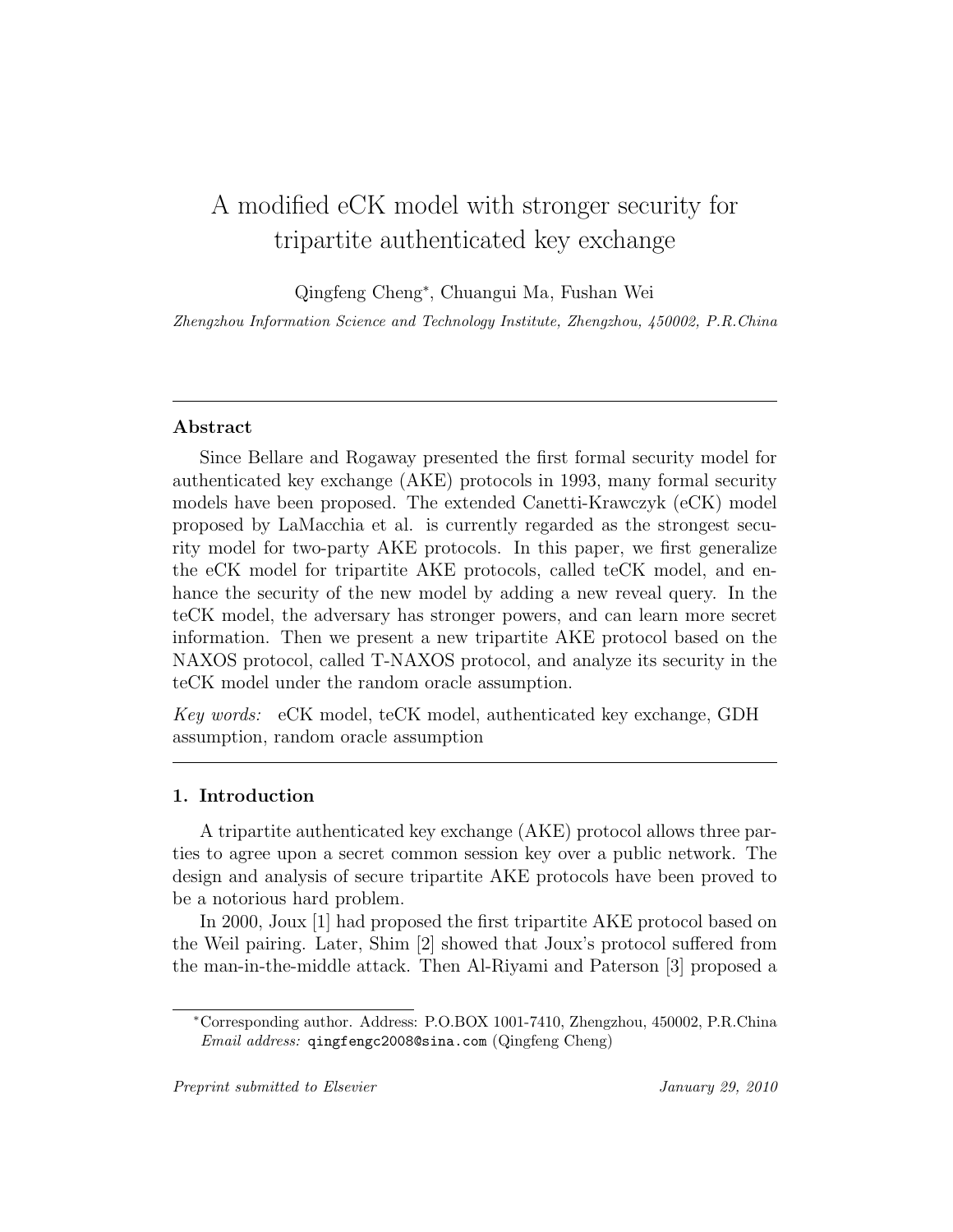series of tripartite AKE protocols based on the Joux's protocol. Recently, Gorantla et al. [4] have showed that Al-Riyami and Paterson's protocols can't resist key compromise impersonation (KCI) attacks. Moreover, Cheng et al. [5] also proposed two tripartite key agreement protocols from pairing in 2004, which were heuristically investigated by attempting a list of attacks. But Chien [6] showed that Cheng et al.'s protocols were vulnerable to the insider impersonation attack and the ID-based scheme even disclosed the parties's private keys. In 2005, Tso et al. [7] proposed another ID-based non-interactive tripartite AKE protocol. Unfortunately, Lim et al. [8] proved that Tso et al.'s protocol couldn't resist some impersonation attacks. Over the years, there are many tripartite AKE protocols proposed. However, the security of most of them are made through heuristic analysis. Hence, many of them still may be insecure.

Since Bellare and Rogaway [9] presented the first formal security model for AKE protocols in 1993, many formal security models have been proposed to prove the security of AKE protocols. The most famous one of these models is Canetti-Krawczyk (CK) model [10], which was proposed by Canetti and Krawczyk in 2001. But the CK model didn't cover key compromise impersonation attacks or the leakage of ephemeral private keys. So an AKE protocol proven to be secure in the CK model might still have some issues. In order to cover these attacks, LaMacchia, Lauter and Mityagin [11] proposed the extended Canetti-Krawczyk (eCK) model in 2007, which is currently regarded as the strongest security model. In recent years, two-party AKE protocols have been rigorously analyzed under various models considering different adversarial powers. However, the analysis of tripartite AKE protocols has not been as extensive as that of two-party AKE protocols. In 2004, Hitchcock et al. [12] modified the CK model [10] for tripartite AKE protocols and provided security proofs for Joux tripartite key exchange protocols [1]. But their model also had the same flaws as the original CK model.

In this paper, we propose a modification of the eCK model by adding a new reveal query to cater for tripartite AKE protocols, called teCK model. In the teCK model, the adversary may reveal any subset of  $\{sk_i, esk_i, H(sk_i, esk_i),$  $sk_j, esk_j, H(sk_j, esk_j), sk_k, esk_k, H(sk_k, esk_k)\}$  on the test session according to the freshness definition, which does not contain both the ephemeral private key and static private key of one of the parties. Informally speaking, the only corruption powers that the adversary is not allowed for in the teCK model are those that would trivially break a tripartite AKE protocol. The teCK model can be used to analyze the security of tripartite AKE protocols.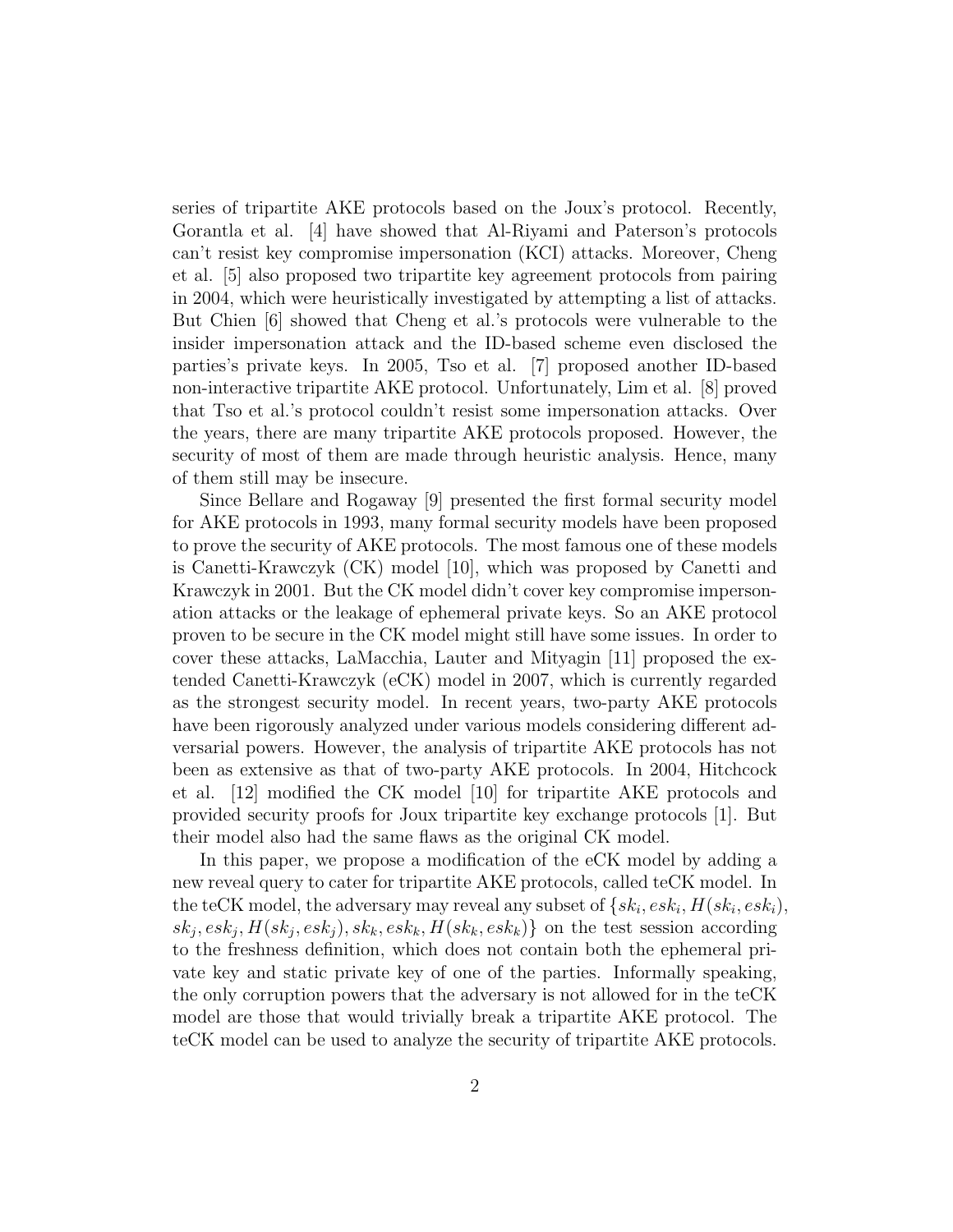Then we present a new tripartite AKE protocol based on the NAXOS protocol [11], called T-NAXOS protocol, and analyze its security in the teCK model under the random oracle assumption.

The rest of this paper is organized as follows. In Section 2, we present a formal description of the teCK model. In Section 3, we describe the T-NAXOS protocol, and analyze its security in Section 4. Finally, the conclusions will be given in Section 5.

#### 2. Preliminaries

#### 2.1. Assumption

In this subsection, we introduce several Diffie-Hellman problems. Let  $p$ and q be primes, where  $q|p-1$ . Let  $G = \langle g \rangle$  be a multiplicative subgroup of  $Z_p^*$ , of prime order q.

- Computational Diffie-Hellman (CDH) Problem: Given  $U =$  $g^u, V = g^v \in G$ , where u, v were drawn at random from  $Z_q$ , compute  $W = g^w \in G$ , such that  $CDH(U, V) = W$ . That is, compute  $g^w = g^{uv} \bmod p.$
- Decisional Diffie-Hellman (DDH) Problem: Given  $U = g^u$ ,  $V =$  $g^v, W = g^w \in G$ , where u, v, w were drawn at random from  $Z_q$ , determine whether  $DDH(U, V, W) = 1$  or not. That is, determine whether  $w = uv \mod q$  or not.
- Gap Diffie-Hellman (GDH) Problem: Given  $U = g^u$ ,  $V = g^v \in G$ , where u, v were drawn at random from  $Z_q$ , as well as an oracle that solves the DDH problem on  $G$ , compute  $g^w = g^{uv} \mod p$ .

We say that G satisfies the GDH assumption if no feasible adversary can solve the GDH problem with non-negligible probability.

#### 2.2. teCK model

In this subsection, we present the teCK model to cater for tripartite AKE protocols. The teCK model is mainly based on the eCK model. However, the adversary M has stronger powers via an additional EphemeralHkeyReveal query in the teCK model. The adversary  $M$  using this reveal query can learn some secret information, which is prohibited to reveal in the eCK model. For more details on the original eCK model, we refer to [11, 13, 14].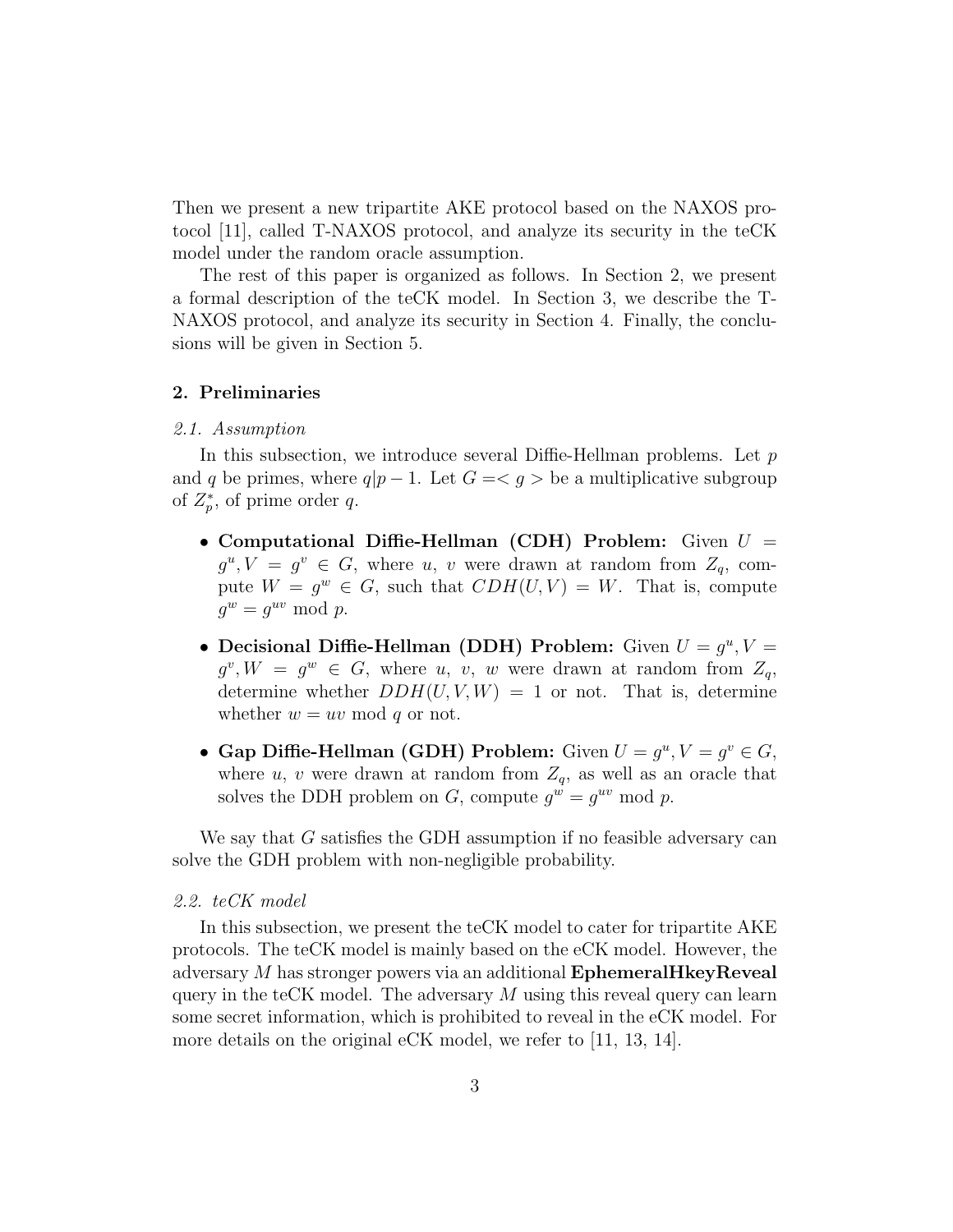**Parties.** Fixing a set of n parties  $\mathbf{P} = \{P_1, P_2, \dots, P_n\}$ , each of which is modeled by a probabilistic polynomial time (PPT) Turing machine, we assume that each party  $P_i$  stores a static public/private key pair  $(pk_i, sk_i)$ together with a certificate that binds the public key to that party, where  $pk_i$ is computed as  $g^{sk_i}$ . However, we do not assume that certification authority (CA) requires parties to prove possession of their static private keys.

**Session.** Each party  $P_i$  can be activated to execute an instance  $\Pi_{i,j,k}^{sid}$ of the protocol called a session, which is identified via a session identifier  $sid = (P_i, P_j, P_k, m_1, m_2, \cdots, m_l)$ , where  $P_i$  is the owner of the session and  $P_j, P_k$  are the intended partners, and  $m_1, m_2, \dots, m_l$  are the list of messages that were sent and received.

Adversary Model. The adversary M is modeled as a PPT Turing machine and has full control of all communications. We assume that the adversary  $M$  is allowed to make the following queries:

- Send(sid, m). The adversary M sends the message m to the session sid and gets a response to the protocol specification.
- StaticKeyReveal $(P_i)$ . The adversary M learns the static private key of the party  $P_i$ .
- EphemeralKeyReveal $(P_i, sid)$ . The adversary M can obtain the ephemeral private key of the party  $P_i$ , associated with the session sid.
- EphemeralHkeyReveal $(P_i, sid)$ . The adversary M can learn party  $P_i$ 's ephemeral secret information, which is computed using the ephemeral private key and static key and associated with the session sid.
- SessionKeyReveal(sid). The adversary M learns a session key of a completed session sid.
- Establish Party $(P_i)$ . The adversary M can arbitrarily register a legal user on behalf of the party  $P_i$  and totally control the party  $P_i$ . Parties are called honest if M does not issue this query to them.

**Experiment.** Initially, the adversary  $M$  is given a set **P** of honest parties. M can make any sequence of the oracle queries described above. At any time in the experiment, M selects a complete session sid owned by an honest party and makes a query  $Test(sid)$ , and is given a challenge value  $\kappa$ . On the test query, that is made only once during the experiment, a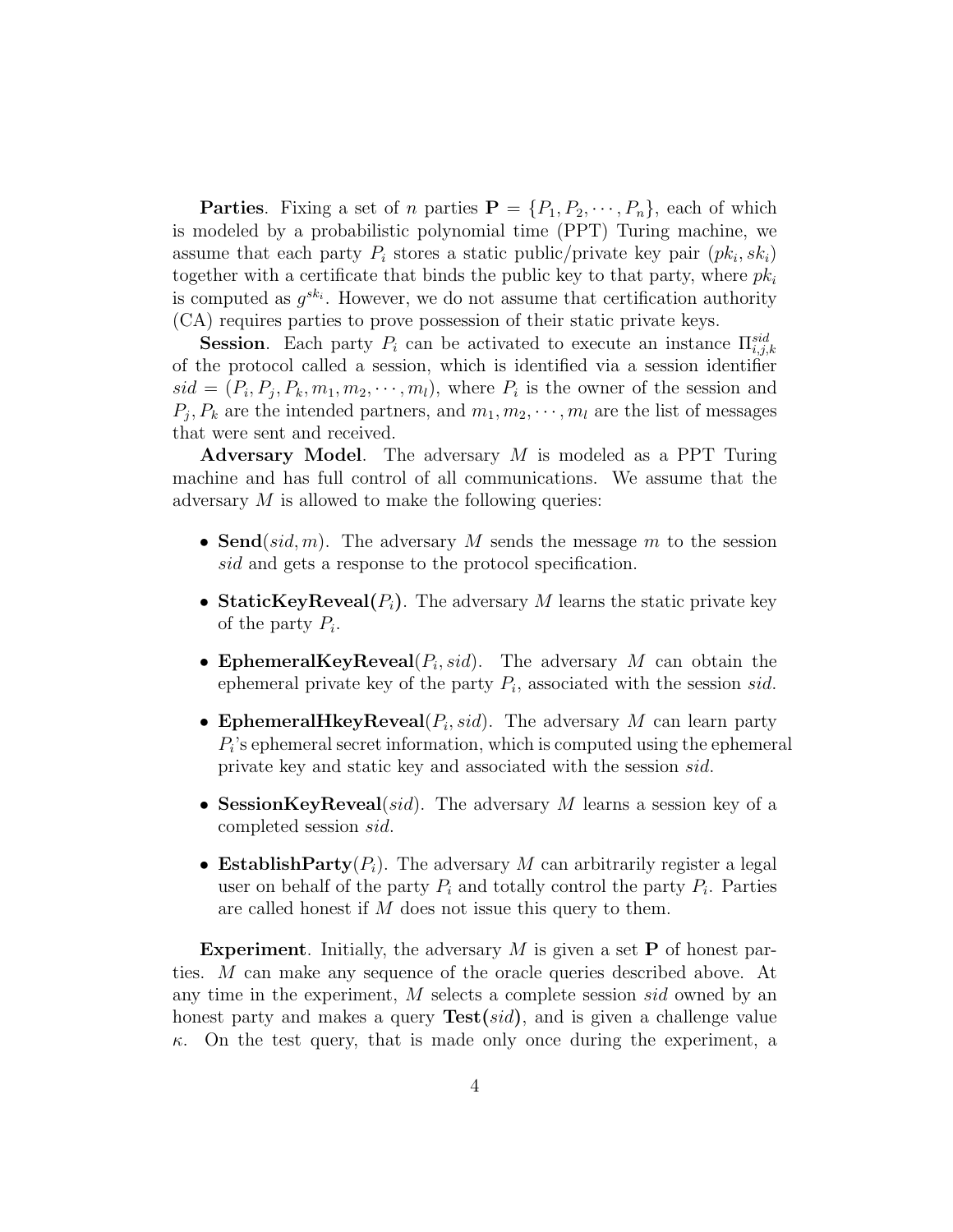coin  $b \in \{0,1\}$  is uniformly tossed, and the experiment answers are given  $\kappa =$ **SessionKeyReveal**(*sid*) if  $b = 1$  and a random value uniformly chosen  $\kappa \in \{0,1\}^{\tau}$  if  $b=0$ . M continues the experiment after the test query. At the end of the experiment, M guesses whether the challenge  $\kappa$  is random or not. We say the adversary  $M$  wins the experiment if the test session is freshness and he guesses the challenge correctly.

Definition 1 (Matching session). Three sessions are said to be matching sessions, if each session has the same session identifier and has accepted the same session key.

**Definition 2 (Freshness).** Let instance  $\prod_{i,j,k}^{sid}$  be a completed session, which was executed by three honest parties  $P_i, P_j$  and  $P_k$ . We define  $\prod_{i,j,k}^{sid}$  to be fresh if none of the following five conditions hold:

- The adversary M reveals the session key held in  $\prod_{i,j,k}^{sid}$  or anyone of its matching sessions if the matching session exists.
- All matching sessions of session  $\prod_{i,j,k}^{sid}$  exist and M reveals [sk<sub>i</sub> and  $\emph{esk}_i$ ], [sk<sub>j</sub> and esk<sub>j</sub>] or [sk<sub>k</sub> and esk<sub>k</sub>].
- one matching session of session  $\Pi_{i,j,k}^{sid}$ , which is associated with  $P_j$ , does not exist and M reveals [sk<sub>i</sub> and esk<sub>i</sub>], sk<sub>j</sub> or [sk<sub>k</sub> and esk<sub>k</sub>] before the completion of session  $\Pi_{i,j,k}^{sid}$ .
- one matching session of session  $\Pi_{i,j,k}^{sid}$ , which is associated with  $P_k$ , does not exist and M reveals [sk<sub>i</sub> and esk<sub>i</sub>], [sk<sub>i</sub> and esk<sub>i</sub>] or sk<sub>k</sub> before the completion of session  $\Pi_{i,j,k}^{sid}$ .
- no matching sessions of session  $\Pi_{i,j,k}^{sid}$  exists and M reveals [sk<sub>i</sub> and  $\{esk_i\}$ ,  $sk_j$  or  $sk_k$  before the completion of session  $\prod_{i,j,k}^{sid}$ .

Definition 3 (teCK security). The advantage of the adversary M with  $AKE$  protocol  $\Pi$  is defined as

$$
Adv_{\Pi}^{AKE}(M) = 2 \Pr[M \; wins] - 1.
$$

We say that the AKE protocol  $\Pi$  is secure in the teCK model if matching sessions compute the same session keys and no PPT adversary M has more than a negligible advantage in the above experiment.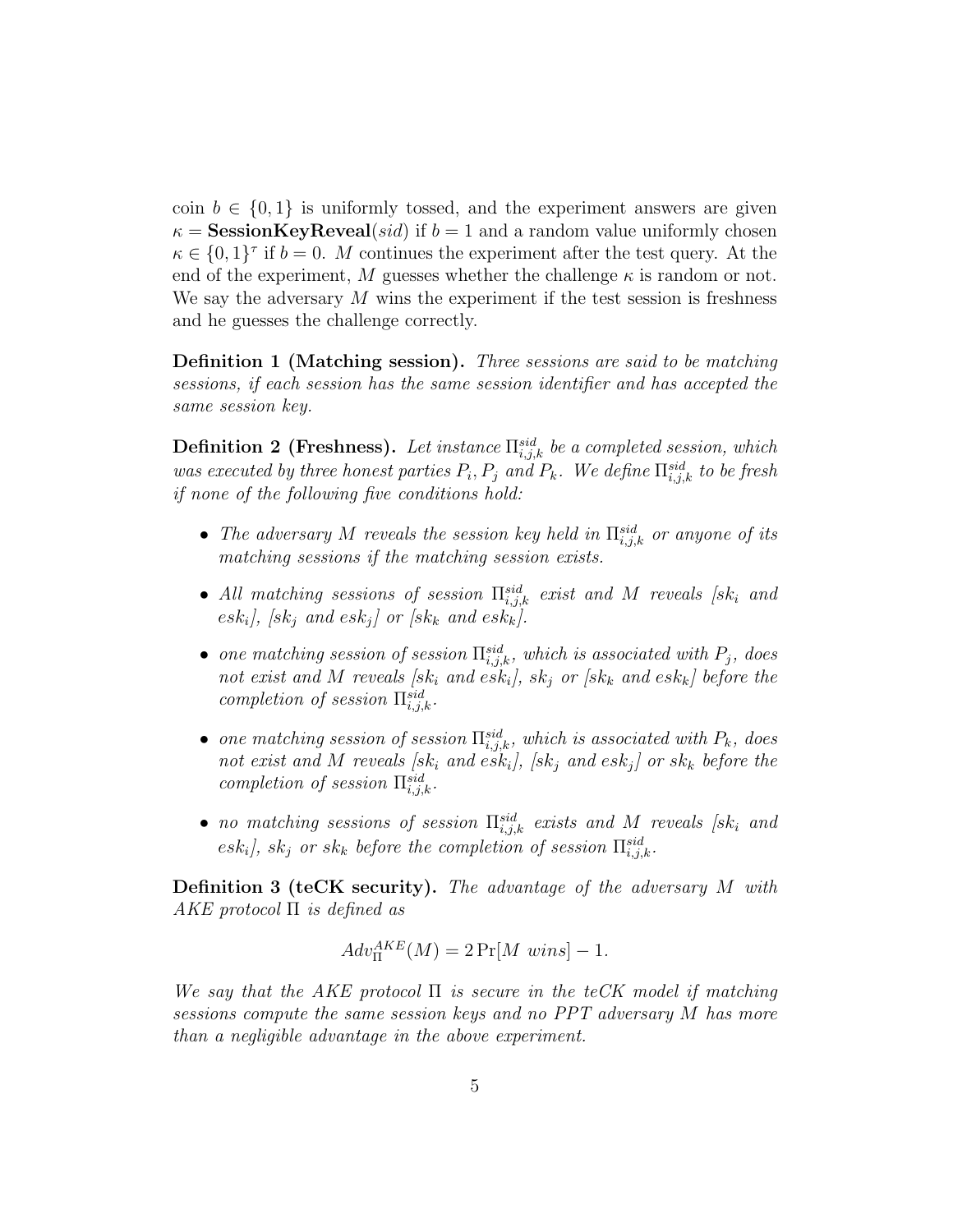#### 3. T-NAXOS Protocol

Let  $\tau$  be the security parameter. The AKE protocol T-NAXOS uses a group  $G = \langle g \rangle$  of prime order q such that the GDH assumption holds, and three hash functions  $H_1: \{0,1\}^{\tau} \times Z_q^* \to Z_q^*, H_2: \{0,1\}^* \to \{0,1\}^{\tau}$ and  $H_3: \{0,1\}^* \to \{0,1\}^{\tau}$ , where  $Z_q^* = Z_q^{\tau} \setminus \{0\}$ ,  $\tau$  is a constant such that  $q = O(2^{\tau})$ , and  $H_1, H_2$  and  $H_3$  are modeled as independent random oracles.

Since T-NAXOS protocol involves only three parties, we use  $A, B$  and C instead of  $P_i, P_j$  and  $P_k$  to establish a shared session key. The protocol proceeds as follows:

**Step1**: A, B and C choose  $esk_A, esk_B, esk_B \in Z_q^*$  randomly and compute  $x_1 = H_1(esk_A, sk_A), y_1 = H_1(esk_B, sk_B), z_1 = H_1(esk_C, sk_C)$  respectively. Then  $A, B$  and  $C$  send the messages as follows:

$$
A \longrightarrow B, C: X_1 = g^{esk_A + x_1}
$$
  
\n
$$
B \longrightarrow A, C: Y_1 = g^{esk_B + y_1}
$$
  
\n
$$
C \longrightarrow B, C: Z_1 = g^{esk_C + z_1}
$$

**Step2**: Upon receiving these messages,  $A, B$  and  $C$  compute the twoparty session keys  $K_{AB}$ ,  $K_{AC}$  and  $K_{BC}$  in the following ways:

$$
K_{AB} = H_2((pk_B Y_1)^{x_2}, Y_1^{esk_A + x_1}, A, B, X_1, Y_1)
$$
  
\n
$$
K_{BC} = H_2((pk_C Z_1)^{y_2}, Z_1^{esk_B + y_1}, B, C, Y_1, Z_1)
$$
  
\n
$$
K_{AC} = H_2((pk_A X_1)^{z_2}, X_1^{esk_C + z_1}, A, C, X_1, Z_1)
$$

Then A, B and C encrypt  $X_2 = g^{x_2x_2}$ ,  $Y_2 = g^{x_2y_2}$  and  $Z_2 = g^{y_2z_2}$  with the twoparty session keys  $K_{AB}, K_{BC}$  and  $K_{AC}$  respectively, and send the messages  $X_3, Y_3$  and  $Z_3$  as follows:

$$
A \longrightarrow B: X_3 = \{X_2\}_{K_{AB}}
$$
  
\n
$$
B \longrightarrow C: Y_3 = \{Y_2\}_{K_{BC}}
$$
  
\n
$$
C \longrightarrow A: Z_3 = \{Z_2\}_{K_{AC}}
$$

where  $x_2 = (sk_A + esk_A + H_1(esk_A, sk_A)), y_2 = (sk_B + esk_B + H_1(esk_B, sk_B)),$  $z_2 = (sk_C + esk_C + H_1(esk_C, sk_C)).$ 

**Step3**: Upon receiving these messages, A, B and C compute the common session key  $K_{ABC}$  respectively as follows:

$$
K_{ABC} = H_3(g^{x_2y_2z_2}, A, B, C, X_1, X_2, X_3, Y_1, Y_2, Y_3, Z_1, Z_2, Z_3).
$$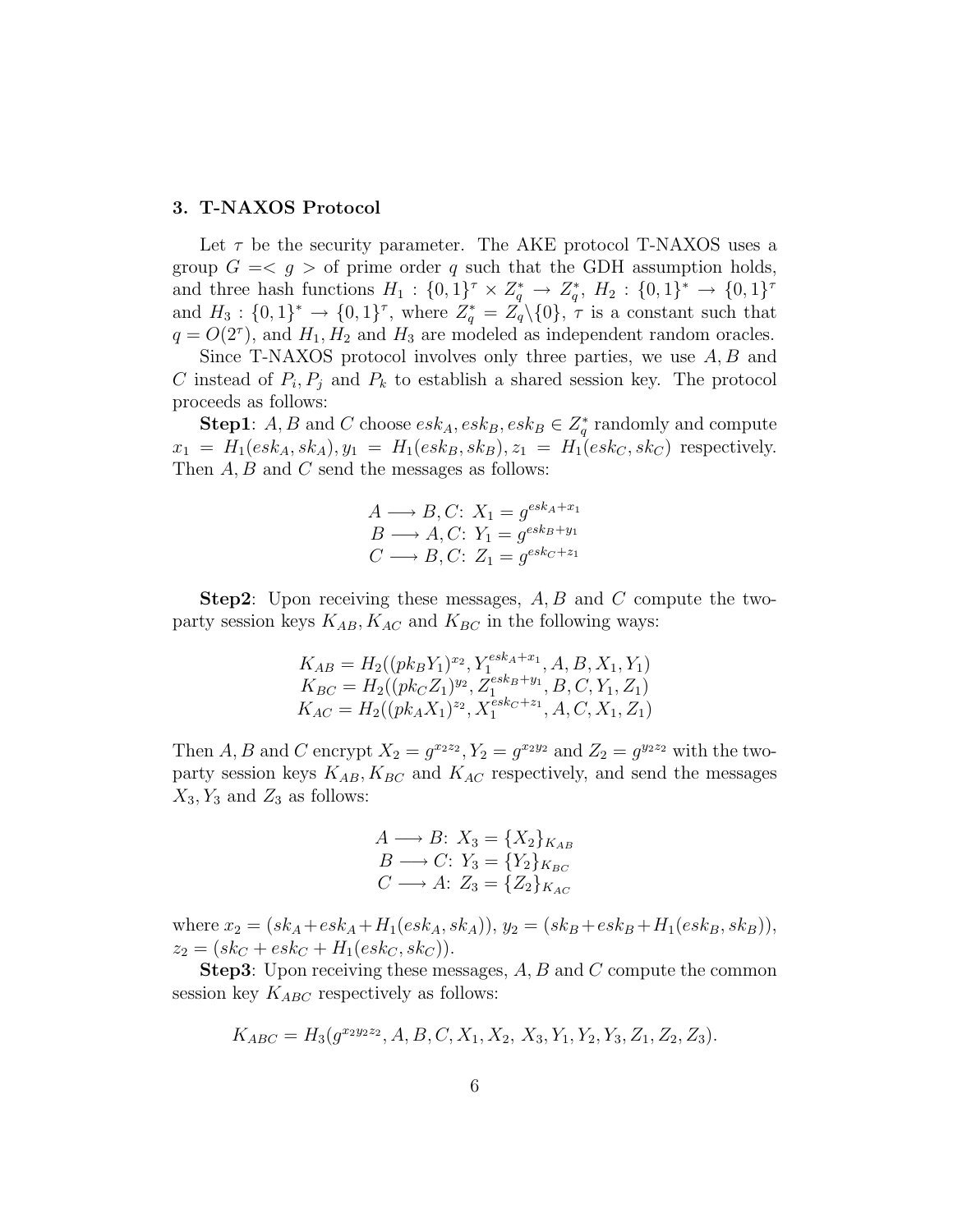#### 4. Security of T-NAXOS Protocol

In this section, we will examine the T-NAXOS protocol in order to ensure that the security attributes for a tripartite AKE protocol are satisfied. We first heuristically evaluate the T-NAXOS protocol's security by attempting a list of attacks. Then we analyze its security in the teCK model under the random oracle assumption. Below is security attributes of the T-NAXOS protocol.

- Known session key security. It is easy to know that the session key of the T-NAXOS protocol varies with every protocol run. Since the session key is established according to the values of the parties' ephemeral private keys  $(esk_A, esk_B \text{ and } esk_C)$  in that particular session, the knowledge of past session keys would not allow the adversary to deduce any future session keys.
- Perfect forward secrecy. Suppose that the entire static private keys  $(sk_A, sk_B \text{ and } sk_C)$  have been compromised. Since the adversary does not possess ephemeral private keys employed in that particular session, the adversary is unable to derive any other previously established session keys.
- Key compromise impersonation resilience. Suppose that the static private key  $sk_A$  (resp.,  $sk_B$  or  $sk_C$ ) has been compromised and the adversary wishes to impersonate  $B$  or  $C$  in order to communicate with A. However, he is unable to forge  $esk_A$ . So he is also unable to compute the session key  $K_{ABC}$ .
- Ephemeral key compromise impersonation resilience. Here we suppose that the ephemeral private key  $\operatorname{esk}_A$  has been compromised and the adversary learns  $(sk_B, sk_C)$  or  $(sk_B, esk_C)$ . Since the adversary is unable to forge  $sk_A$ , he can't compute the session key  $K_{ABC}$ . In fact, even if all three ephemeral private keys are compromised, the T-NAXOS protocol is also proven secure in the teCK model.
- Unknown key-share resilience. If the adversary convinces a group of parties that they share some session keys with the adversary, while in fact they share the key with another party, we call the protocol suffering from unknown key-share attack. To implement such an attack on the T-NAXOS protocol, the adversary is required to learn the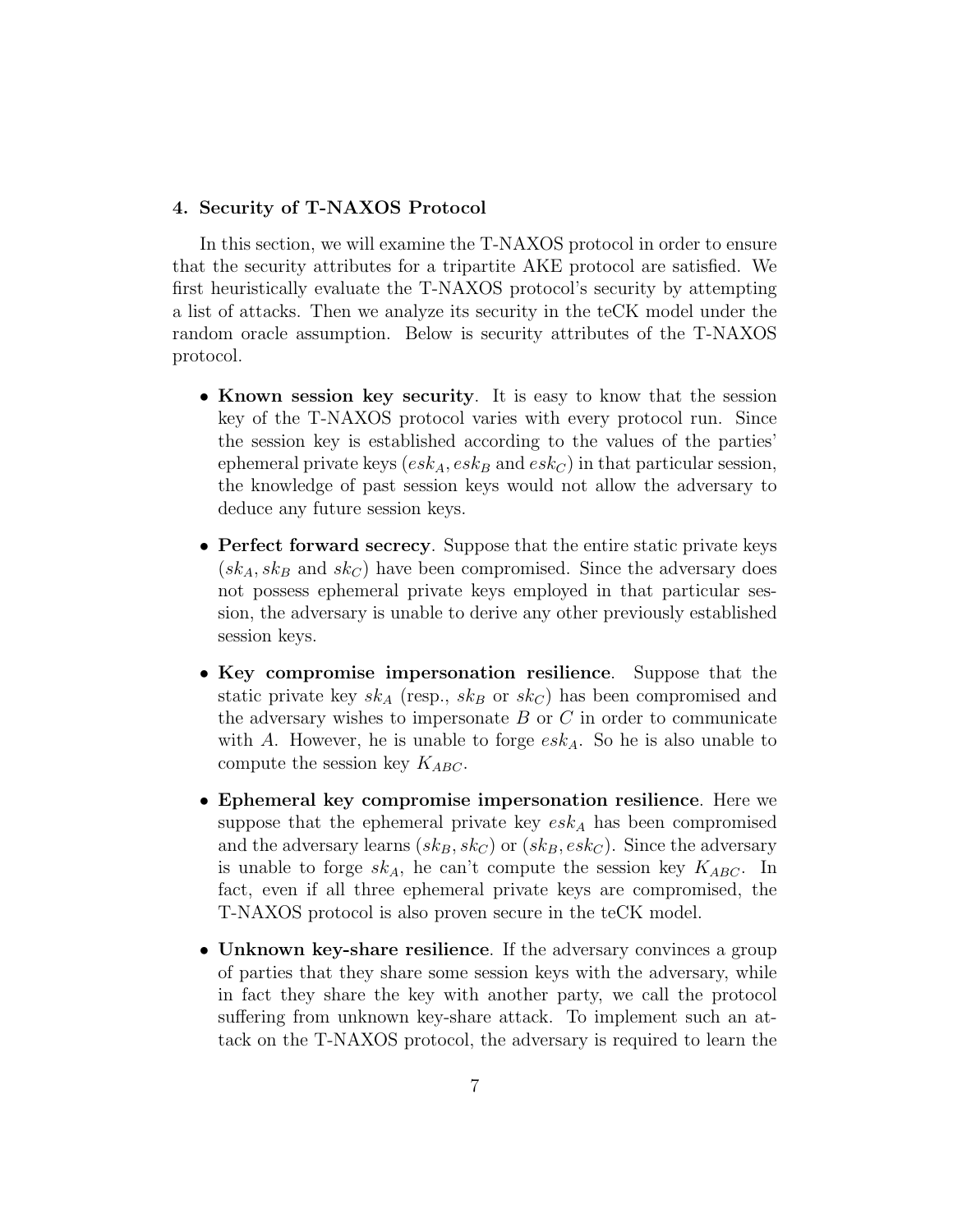static private key and ephemeral private key of some entity at the same time. Otherwise, the attack hardly works. Hence, we claim that the T-NAXOS protocol has the attribute of unknown key-share resilience according to the freshness definition.

• Key control resilience. In the T-NAXOS protocol, no single party could force the session key to a predetermined or predicted value since the session key of the T-NAXOS protocol is derived by using the static private keys and ephemeral private keys of all three parties.

**Theorem 1.** If  $H_1(\cdot), H_2(\cdot)$  are two random oracles, G is a group where the GDH assumption holds, then no PPT adversary can compute the two-party session keys  $K_{AB}$ ,  $K_{AC}$ , or  $K_{BC}$  in the teCK model.

The proof of Theorem 1 is similar to the proof of Theorem 1 in [15]. The only difference between them is that only a two-party session key is proven to be secure in [15]. However, we must prove three two-party session keys to be secure in the T-NAXOS protocol according to the freshness definition for tripartite AKE. Here we omit the details.

**Theorem 2.** If  $H_1(\cdot), H_2(\cdot)$  and  $H_3(\cdot)$  are three random oracles, encryption algorithm is secure against adaptive chosen ciphertext attack and G is a group where the GDH assumption holds, then the proposed T-NAXOS protocol is secure in the teCK model.

From Theorem 1, we can guarantee that the adversary can't compute the two-party session keys  $K_{AB}$ ,  $K_{AC}$  and  $K_{BC}$ . If the encryption algorithm used by the T-NAXOS protocol is secure against adaptive chosen ciphertext attack, the adversary will not learn  $X_2$ ,  $Y_2$  or  $Z_2$ , and can not compute the common session key  $K_{ABC}$ . It means that the proposed T-NAXOS protocol is secure in the meCK model.

## 5. Conclusions

We propose the teCK model by modifying the original eCK model. To our best knowledge, it is the first time to generalize the eCK model for tripartite AKE protocols. In the teCK model, the adversary has stronger powers, and even can learn all ephemeral private keys via some queries on the test session according to the freshness definition. Then we present the T-NAXOS protocol, and analyze its security in the teCK model.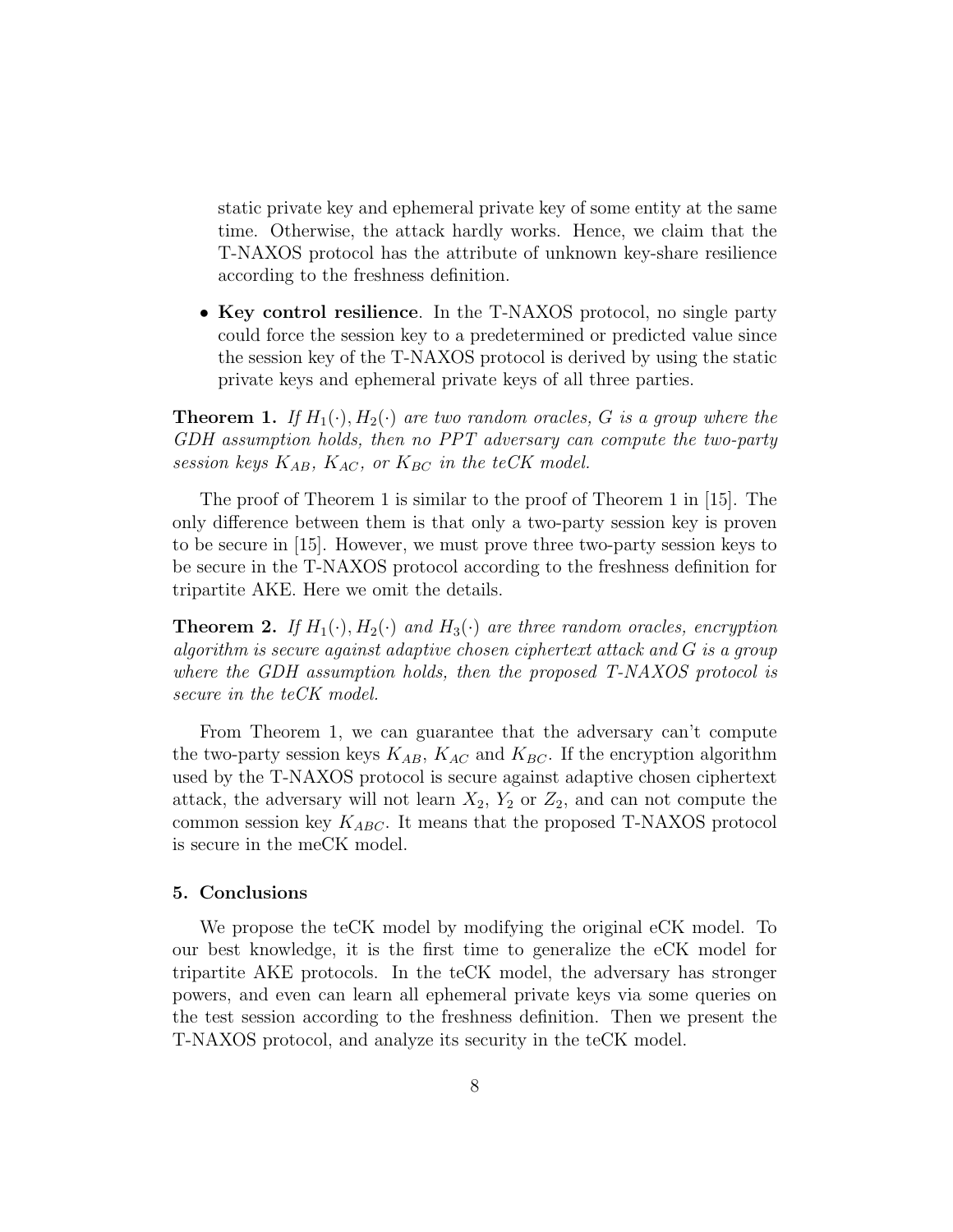#### Acknowledgment

This work was in part supported by the National High Technology Research and Development Program of China (No. 2009AA01Z417) and Key Scientific and Technological Project of Henan Province (No. 092101210502).

## References

- [1] A. Joux. A one round protocol for tripartite Diffie-Hellman. In: ANTS-IV, in: LNCS, vol.1838. Springer-Verlag, 2000, pp.385-394.
- [2] K. Shim. Efficient one-round tripartite authenticated key agreement protocol from weil pairing. Electron Lett 39(2) (2003) 208-209.
- [3] S.S. Al-Riyami, K.G. Paterson. Tripartite authenticated key agreement protocols from pairings. In: Cryptography and Coding 2003, in: LNCS, vol.2898. Springer-Verlag, 2003, pp.332-359.
- [4] M.C. Gorantla, C. Boyd, J.M.G. Nieto. Modeling key compromise impersonation attacks on group key exchange protocols. In: PKC 2009, in: LNCS, vol.5443. Springer-Verlag, 2009, pp.105-123.
- [5] Z.H. Cheng, L. Vasiu, R. Comley. Pairing-based one-round tripartite key agreement protocols. Cryptology ePrint Archive, Report 2004/079, 2004. Available from: http://eprint.iacr.org/2004/079.
- [6] H.Y. Chien. Comments: insider attack on Cheng et al.'s pairing-based tripartite key agreement protocols. Cryptology ePrint Archive: Report 2005/013, 2005. Available from: http://eprint.iacr.org/2005/013.
- [7] R. Tso, T. Okamoto, E. Okamoto. An id-based non-interactive tripartite key agreement protocol with k-resilience. In: Communications and Computer Networks, 2005, pp. 38-42.
- [8] M.H. Lim, S. Lee, S. Moon. Cryptanalysis of Tso et al.'s id-based tripartite authenticated key agreement protocol. In: ICISS 2007, in: LNCS, vol. 4812. Springer-Verlag, 2007, pp. 64-76.
- [9] M. Bellare, P. Rogaway. Entity authentication and key distribution. In: CRYPTO 1993, in: LNCS, vol.773. Springer-Verlag, 1993, pp.232-249.